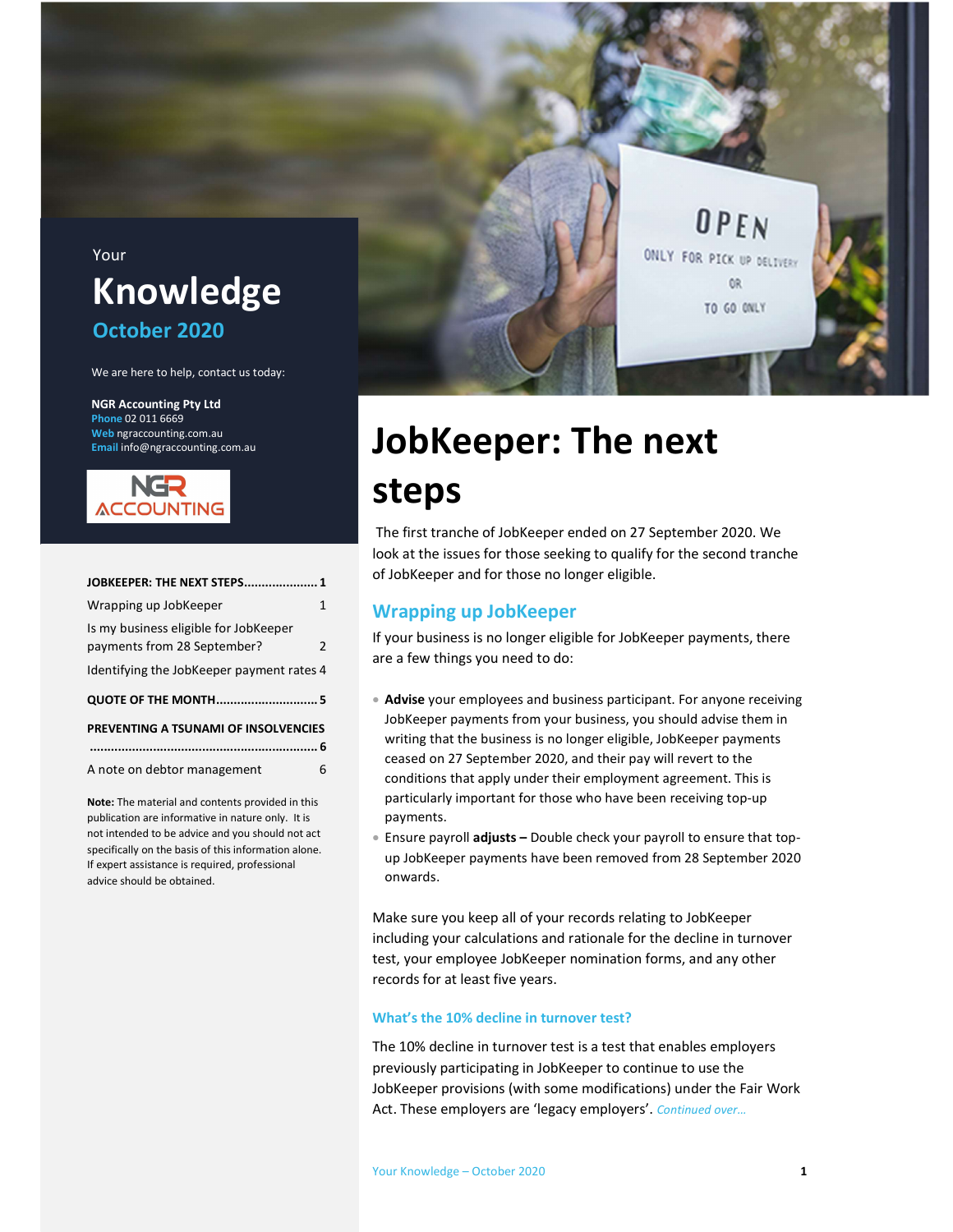This test does not impact on your business's eligibility to receive JobKeeper payments, it only impacts on an employer's use of the JobKeeper provisions under the Fair Work Act.

If an employer qualifies under the 10% test, they can:

- **Issue JobKeeper enabling stand down directions** (with some changes)
- **Issue JobKeeper enabling directions in relation to** employees' duties and locations of work
- Make agreements with employees to work on different days or at different times (with some changes).

Employers can continue to utilise the JobKeeper provisions if they:

- Previously participated in the JobKeeper scheme but no longer qualify (or choose not to participate) from 28 September 2020, and
- Can demonstrate at least a 10% decline in turnover for a relevant quarter and get a certificate from an eligible financial service provider (small business employers can make a statutory declaration).

To meet the turnover test, a legacy employer needs to demonstrate at least a 10% decline in actual GST turnover for the quarter in 2020, when compared to the same quarter in 2019. See Legacy employers on the Fair Work Ombudsman's website.

### Is my business eligible for JobKeeper payments from 28 September?

Existing JobKeeper participants need to pass the extended decline in turnover test to continue to receive JobKeeper payments on behalf of employees. This extended test looks at your actual GST turnover for the September 2020 quarter (for JobKeeper payments between 28 September to 3 January 2021), and again for the December 2020 quarter (for payments between 4 January 2021 to 28 March 2021).

To pass the extended decline in turnover test, your business will need to show an actual decline in turnover between the September

2020 quarter (July, August, September 2020), and the same period in 2019 by 30% (15% for ACNC registered charities and 50% for large businesses).

#### My business has not received JobKeeper previously. Can we get it now?

If your business passes the eligibility criteria, you can access JobKeeper when you need it for your eligible employees. For JobKeeper, your business needs to pass the eligibility tests for the period you are seeking to claim JobKeeper payments.

#### My business can't pass the decline in turnover test because we were impacted by a natural disaster/drought in 2019

Special rules exist to ensure that businesses trading (or partially trading) in a region impacted by natural disasters or drought in 2019 are not detrimentally impacted when calculating the decline in turnover tests. Assuming the drought or disaster impacted your GST turnover, the alternative test enables you to use a period in the year immediately preceding the year in which the drought or natural disaster was declared for the decline in turnover test comparison. This is, if your business was impacted by drought/disaster in the September quarter of 2019, you can use the September quarter of 2018 for your comparison period. If 2018 was also a drought/disaster zone, you can keep going back until the first year preceding the declaration of drought/disaster.

To use this test, your region must be subject to a formal declaration of drought or disaster (for example from Government) or have been publicly identified by an agency such as the Bureau of Meteorology.

#### My business fails the test because its turnover is 'lumpy'

If your business has 'lumpy' or irregular turnover, there is an alternative decline in turnover test that you might be able to apply. This test only applies if your GST turnover is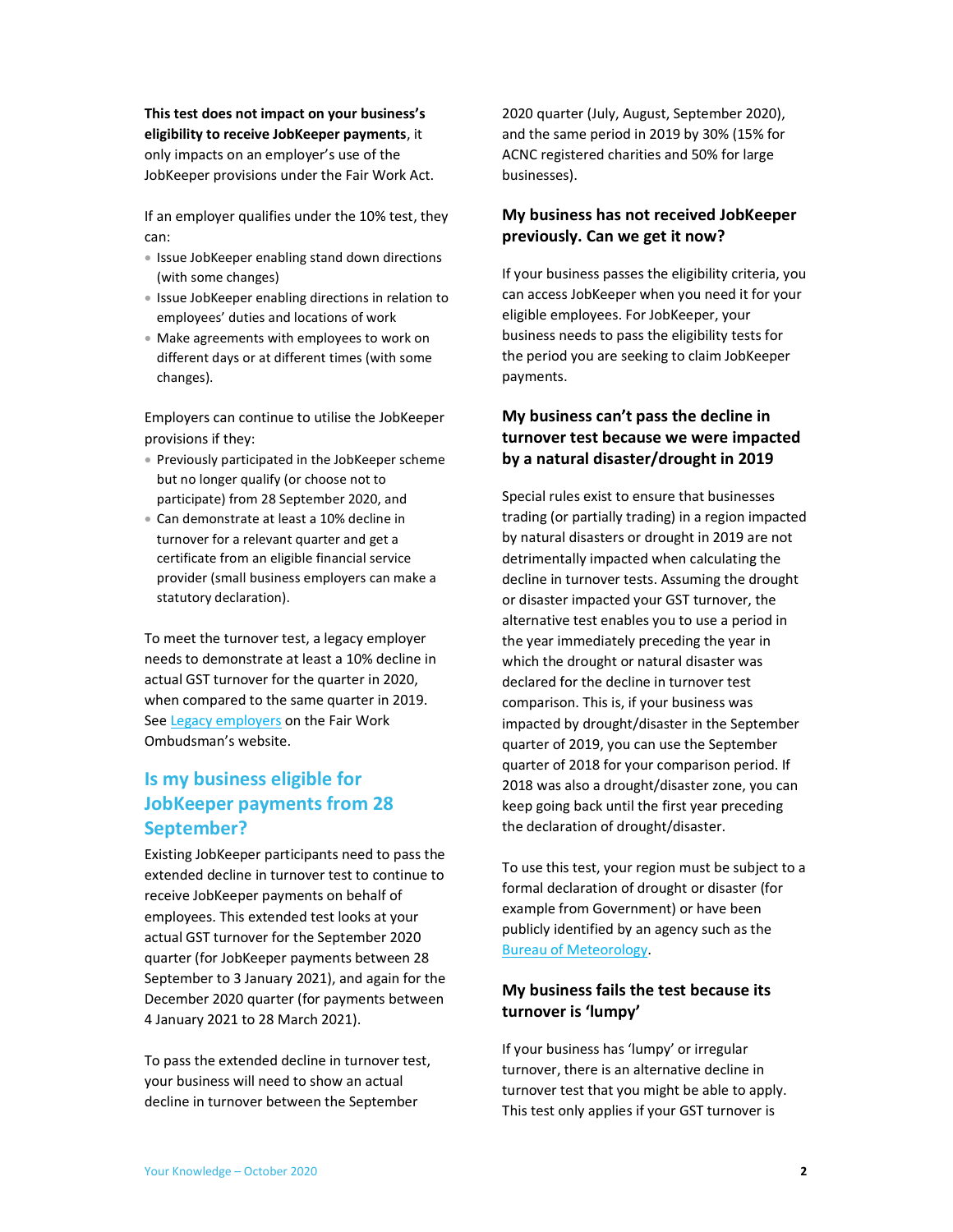irregular, like what often occurs in the building and construction industry, and not simply a seasonal variation. To understand if your turnover is irregular, look at the 12 months before the test period and divide the 12 months into 3 month periods. If the lowest GST turnover for any of these 3 month periods is no more than 50% of the highest of the 3 month periods, then the test can be applied as long as your business's turnover is not cyclical. Alternatively, you can look at the 12 months before 1 March 2020 instead of the 12 months immediately before the test period.

If your GST turnover is irregular you can compare your current GST turnover for the test period with the average current GST turnover for the 12 months immediately before the applicable test period or 1 March 2020, multiplied by 3.

#### My business is a new business without a 2019 comparison period. Can it receive JobKeeper payments?

If the business is a new business that started trading after 1 March 2020, the business will not be eligible for JobKeeper payments (although there are special rules for not-for-profit or registered charities in some circumstances).

If your business started trading before 1 March 2020 but after 1 July 2020, there are alternative tests you can use to determine whether your business is eligible for JobKeeper payments from 28 September 2020:

- Comparing the actual GST turnover for the test period with the turnover of the 3 months immediately before 1 March 2020 (for example, comparing the September quarter 2020 with the 3 months prior to 1 March 2020).
- Comparing actual GST turnover for the test period (for example, the September quarter 2020) with the average turnover since the entity commenced (using whole months).

#### What happens if a business restructure (or sale or acquisition) impacts on your numbers?

An alternative decline in turnover test is available where there has been a disposal or acquisition of part of the business, or restructure in the business, or combinations of those, and this changed the entity's current GST turnover.

The alternative test compares the GST turnover for the test period with the current GST turnover for the relevant month immediately after the disposal, acquisition or restructure, multiplied by 3. If there is not a whole month after the last acquisition, disposal or restructure, and before the turnover test period, then the month immediately before the turnover test period is used.

Where there have been multiple disposals, acquisitions or restructures, you can use the whole month immediately after any of the disposals, acquisitions or restructures, multiplied by 3 for the alternative test.

#### What happens if fast pre COVID-19 growth makes the comparison period unrealistic?

If your business was experiencing strong growth before the pandemic hit, your comparison period numbers can be skewed. This alternative test is for entities with substantial pre COVID-19 growth. First you need to test if your growth is considered substantial. That is, GST turnover increased by:

- by 50% or more in the 12 months before the turnover test period or before 1 March 2020, or
- by 25% or more in the 6 months before the turnover test period or before 1 March 2020, or
- by 12.5% or more in the 3 months before the turnover test period or before 1 March 2020.

If there is substantial growth and you used the period immediately before the turnover test period to determine whether there is a substantial increase in turnover, then the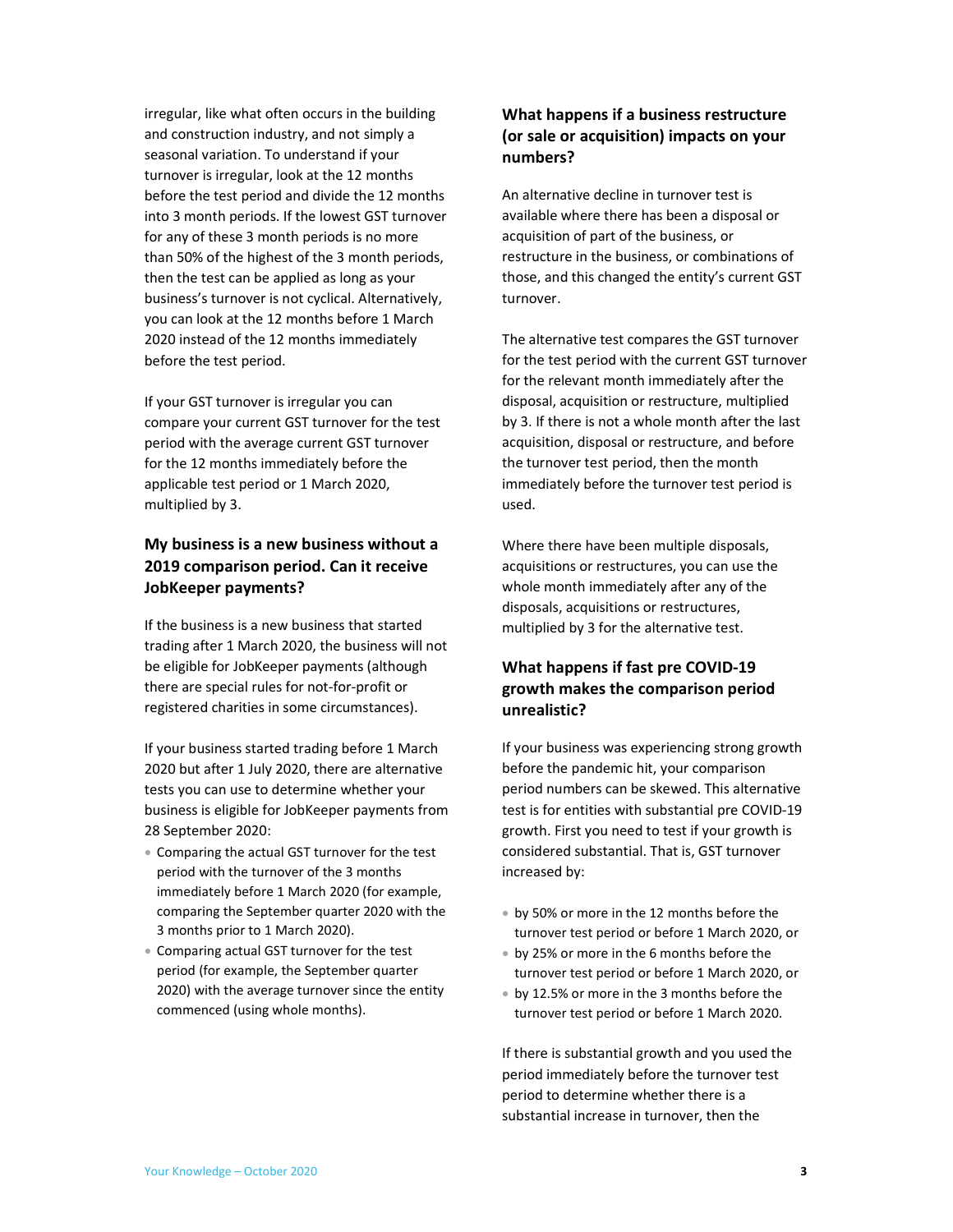alternative test compares GST turnover for the test period (for example, the September 2020 quarter) with turnover for the 3 months immediately before the test period.

If you are using the period immediately before 1 March 2020 to determine whether there is a substantial increase in turnover, then the alternative test compares GST turnover for the test period (for example, the September 2020 quarter) with turnover for the 3 months immediately before 1 March 2020.

#### I am a sole trader (or partnership) impacted by illness, injury or leave

For sole traders and small partnerships (4 partners or fewer) with no staff, your income is often impacted by your ability to work. If your comparison period is impacted by illness, injury or leave, you can use the month immediately before the month with sickness, injury or leave is used, then multiplied by 3.

#### Does the business need to re-enrol?

Your business does not need to re-enrol if it is already receiving JobKeeper payments. Employers continuing to receive JobKeeper payments will need to:

- Advise the ATO of the payment tiers of eligible employees (or your business participant), and
- Advise your eligible employees of the payment tier that is applicable to them.

Make sure you keep records of your calculations for the decline in turnover test, and the JobKeeper payment tiers for employees.

#### Identifying the JobKeeper payment rates

If your business is eligible for JobKeeper from 28 September 2020, you will need to identify all of your eligible employees and the JobKeeper payment rate applicable to them.

From 28 September 2020, the JobKeeper payment rate will reduce and split into a higher and lower rate based on the number of **hours** 

the employee worked in a specific 28 day period prior to 1 March 2020 or 1 July 2020.

For eligible employees who have been employed since 1 March 2020, employers need to choose the reference period that provides the best outcome for the employees. For many employers, this will be the pre COVID-19, 1 March 2020 reference date. For eligible employees employed after 1 March 2020, use the pay periods prior to 1 July 2020.

If the pay cycle is longer than 28 days, a pro-rata calculation needs to be completed to determine the average hours worked and on paid leave across an equivalent 28 day period. For example, if the relevant monthly pay cycle has 31 days, you take the total hours for the month and multiply this by 28/31.

Speaking to a MyBusiness podcast, ATO Deputy Commissioner James O'Halloran said the ATO is, "…looking for what is a natural record or support that does demonstrate that effort of active participation in a business on behalf of businesses and in terms of employees on what basis the hours have been done."

#### What happens if the employee's hours were different to normal in the reference period?

Alternative tests are available where:

• The reference period is not typical of the employee's hours or you use a rostering system and there is no typical pattern in a 28 day period - use an earlier 28 day period or multiple 28 day periods that more accurately represent the employee's typical arrangements. That is, you select the next 28 day period before 1 March 2020 or 1 July 2020 that represents the employee's typical employment pattern. For workers that don't have a typical pattern because of a rostering system like fly-in-fly-out workers, an average of the hours worked over the employee's rostering schedule and proportionally adjusted over 28 days can be used to work out a typical 28-day period.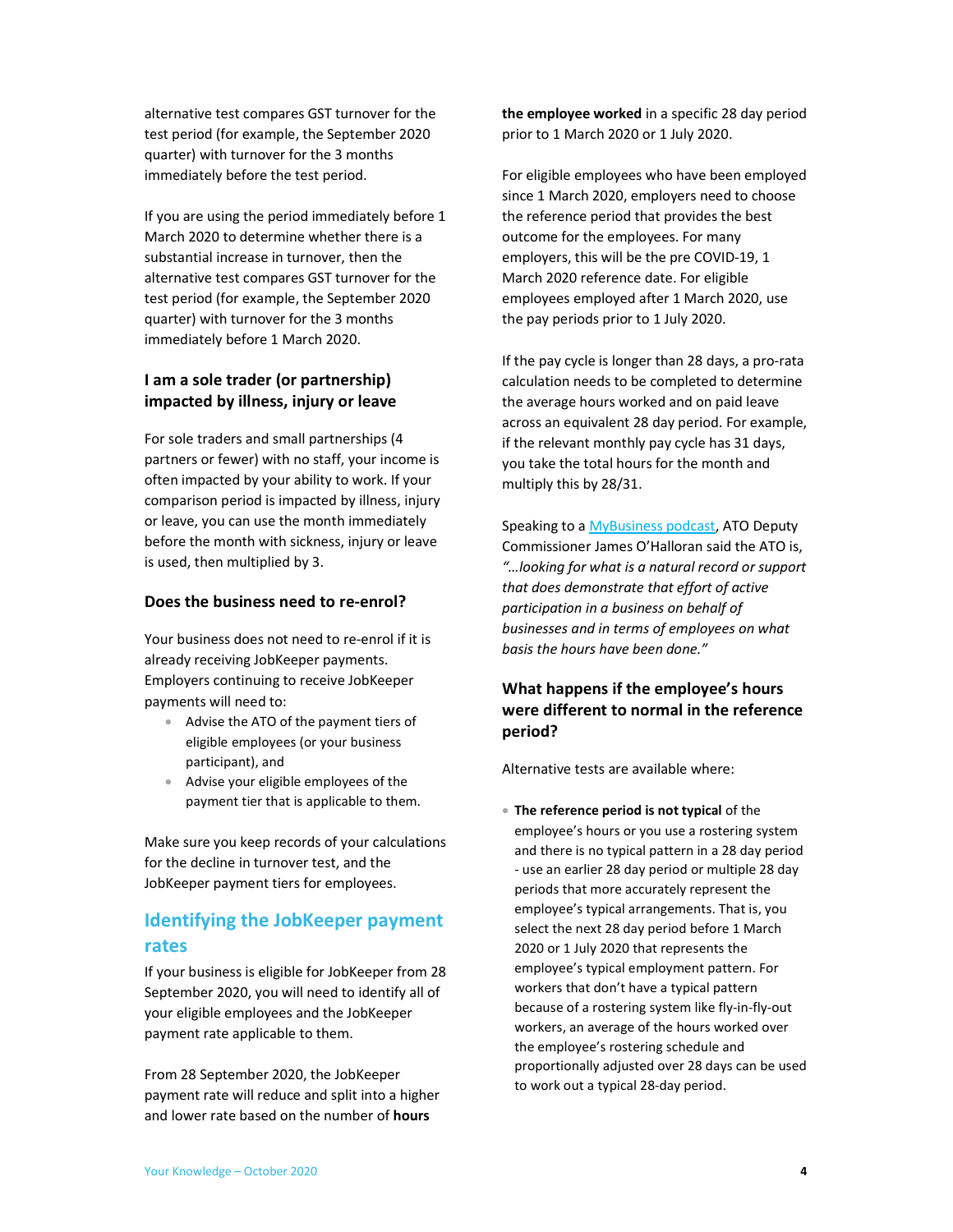#### The employee started work during the

reference period. Use a forward-looking alternative test. In these circumstances, use the pay cycle immediately on or after 1 March 2020 or 1 July 2020. For employers with fortnightly or weekly pay cycles, you must use consecutive weeks. Where an employee was stood down, use the first 28 day period starting on the first day of a pay cycle on or after 1 March 2020 or on or after 1 July 2020 in which they were not stood down.

#### What happens if the employee's salary is not linked to hours?

Some employees will automatically qualify for the higher JobKeeper payment rate. To qualify for the higher rate, these employees: were paid at least \$1,500 in the reference period; were required to work at least 80 hours under an industrial award, enterprise agreement or contract; or, it is reasonable to assume that they worked at least 80 hours during the applicable period.

#### What about directors and partners in a partnership?

Business participants (sole traders, the selfemployed with an ABN, or one partner in a partnership, beneficiary of a trust, or director/shareholder), must use the month of February 2020 (the whole 29 days) as their test period. The test looks at the number of hours you were actively engaged in the business actively operating the business or undertaking specific tasks in business development and planning, regulatory compliance or similar activities.

Other than sole traders, a business participant must provide a declaration to the business entity confirming their hours worked over the

reference period. Sole traders need confirm details with the ATO.

Where February 2020 was not typical, you can use the next typical 29 day period, or if you commenced during February, March 2020.

#### My employer is no longer eligible for JobKeeper. Can I receive JobKeeper from another employer?

Employees and business participants can normally only have one nominated employer for the JobKeeper scheme (ever). If your nominated employer is no longer eligible for JobKeeper payments, you cannot be a nominated employee of another employer. The main exception to this is where the individual ceased to be employed or actively engaged in the business (as a business participant) of the original entity after 1 March 2020 but before 1 July 2020. They must also have met the conditions to be treated as an eligible employee of the new employer at 1 July 2020.

### Quote of the month

"Fight for the things that you care about, but do it in a way that will lead others to join you."

US Supreme Court Justice, Ruth Bader **Ginsburg**